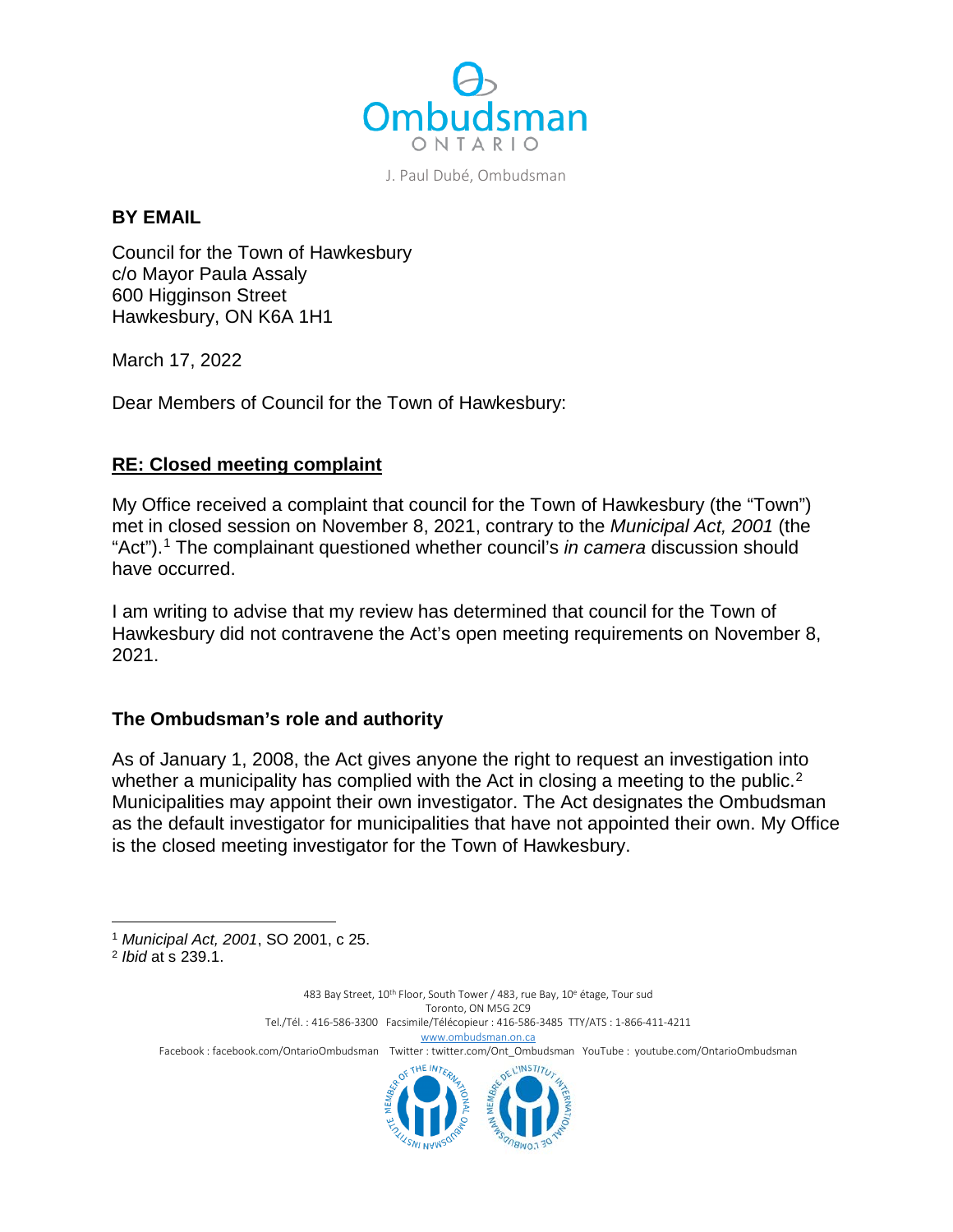My Office has investigated hundreds of closed meetings since 2008. To assist municipal councils, staff, and the public, we have developed an online digest of open meeting cases. This searchable repository was created to provide easy access to decisions on, and interpretations of, the open meeting rules. Council members and staff can consult the digest to inform their discussions and decisions on whether certain matters can or should be discussed in closed session, as well as issues related to open meeting procedures. Summaries of these previous decisions can be found in the digest: [www.ombudsman.on.ca/digest.](http://www.ombudsman.on.ca/digest)

## **Review**

My Office reviewed the open and closed meeting agendas, the open and closed meeting minutes, and a recording of the closed session held on November 8, 2021. We also reviewed relevant sections of the Act and the Town's procedure by-law. In addition, we spoke with the Town's Clerk.

Council met at 7:00 p.m. on November 8, 2021. The open session minutes indicate that council proceeded *in camera* at 7:48 p.m. citing the open meeting exception for personal matters about identifiable individuals under section 239(2)(b) of the Act. The resolution indicated that the discussion would "concern information regarding an identifiable individual."

Our review found that once in closed session, council primarily discussed the conduct and performance of a specific individual. Council also briefly discussed the conduct of another individual, the content of a report, the merit of its findings, and whether or not to accept the report.

Following the discussion, council approved minutes from a previous closed session meeting and returned to open session at 8:12 p.m.

# *Applicability of the exception for personal matters about an identifiable individual*

Under section 239(2)(b) of the Act, a meeting or part of a meeting may be closed to the public if the discussion would reveal personal information about an identifiable individual. In order to qualify as "personal information" for the purpose of the exception, the information must usually be about an individual in their personal, rather than professional, capacity.[3](#page-1-0) However, information about an individual in their professional

483 Bay Street, 10<sup>th</sup> Floor, South Tower / 483, rue Bay, 10<sup>e</sup> étage, Tour sud Toronto, ON M5G 2C9 Tel./Tél. : 416-586-3300 Facsimile/Télécopieur : 416-586-3485 TTY/ATS : 1-866-411-4211 [www.ombudsman.on.ca](http://www.ombudsman.on.ca/) Facebook : facebook.com/OntarioOmbudsman Twitter : twitter.com/Ont\_Ombudsman YouTube : youtube.com/OntarioOmbudsman THE INTER ELINSTITU

<span id="page-1-0"></span>l <sup>3</sup> Amherstburg (Town of) (Re), 2015 ONOMBUD 13 at para 22, online: [<https://canlii.ca/t/gtp5z>](https://canlii.ca/t/gtp5z).